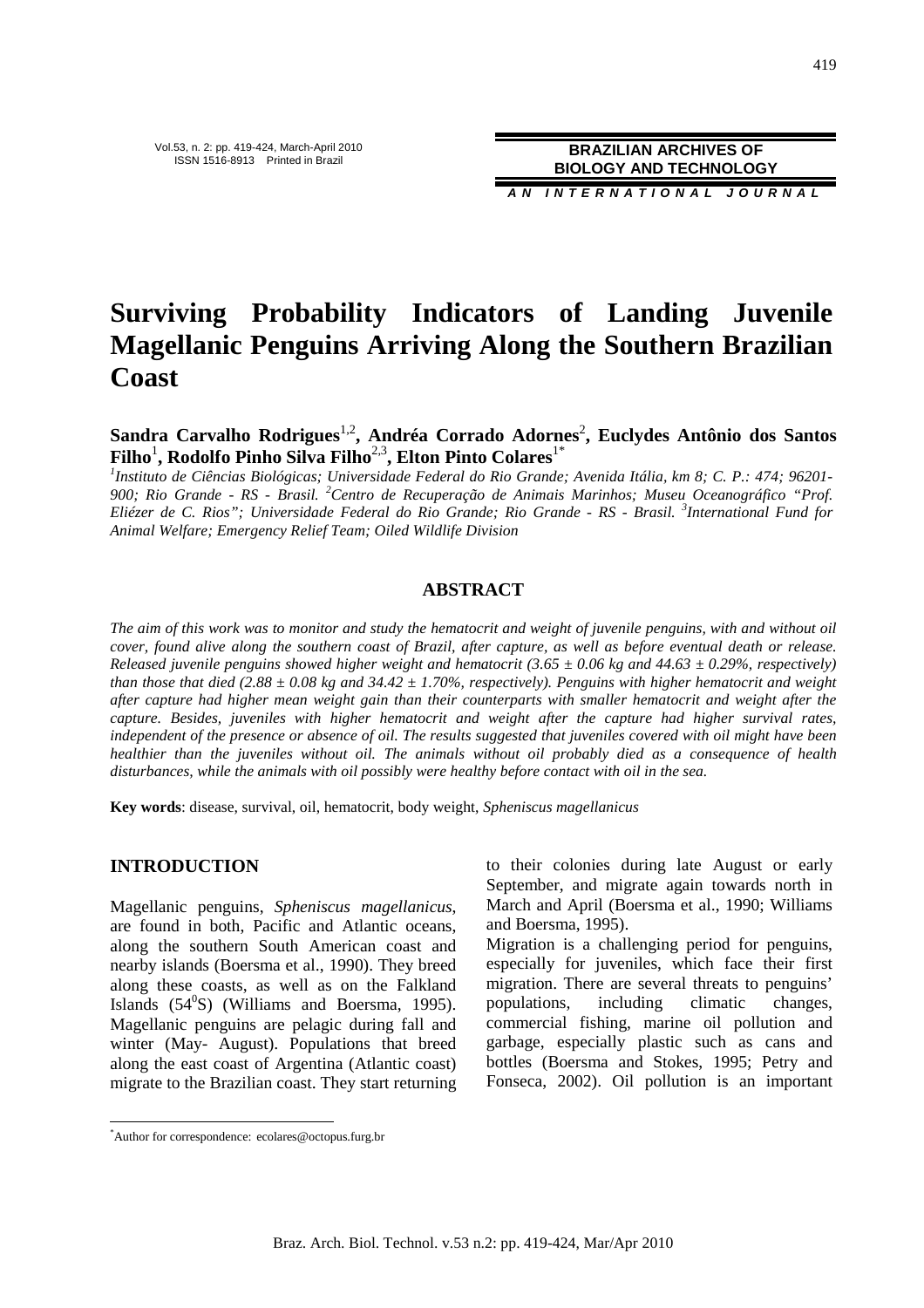cause of mortality for almost all the temperatezone penguin species (Boersma and Stokes, 1995), and it is estimated to cause the death of 42,000 Magellanic penguins each year along the southern coast of Argentina alone (Gandini et al., 1994). This contamination can occur by oil contact with plumage, oil ingestion when the animals feed, or through preening (Rattner, 1981; Briggs et al., 1996; U.S. Environmental Protection Agency and Office of Emergency and Remedial Response, 1999). Petroleum toxicity may cause some general disturbances in wild birds, including hypothermia, dehydration, gastrointestinal problems, pneumonias, hemolytic anemia (Tseng, 1993), and immune system damage (Briggs et al., 1996).

Besides oil contamination, it is also known that starvation, when combined with endoparasite burdens, contribute to the mortality of penguins (Clarke and Kerry, 1993). These factors may be more impacting when associated to a body temperature decrease observed during fasting (Mata et al., 2001), which could lead to an increase in energy demand, then stimulating the penguins to leave the water and becoming anemic afterwards (Tseng, 1993).

Blood analysis, in combination with other diagnostic methods, allows to asses the health of individuals and to identify the organs/systems affected by infectious diseases, nutritional deficiencies and other health problems (Newman et al., 1997). Some studies have described an association between the hematocrit and health and nutritional status (Villegas et al.*,* 2002). Hematocrit is a fairly good measure of the relative number of erythrocytes in the blood, being indicative of anemia (small values of hematocrit) and dehydration (high values of hematocrit) (Campbell, 1994; Merino and Barbosa, 1997). Body mass is another important index for monitoring the health status of animals. According to Oka and Okuyama (2000), body mass is highly correlated with organ masses and lipid deposits. Therefore, body mass is an effective index to evaluate the nutritional status of birds (Oka and Okuyama, 2000).

It has been common to encounter Magellanic penguins along the southern coast of Brazil during winter, including animals that had direct contact with oil (Petry and Fonseca, 2002). Based on the available information, it is believed that the penguins, with or without oil, which reached the beaches, presented different health status, becoming weak by different reasons. In order to investigate the possible health differences between Magellanic penguins arriving on the southern Brazilian coast, with or without oil, hematocrit and body weight of these animals during a recovery attempt at a rehabilitation center were monitored. Besides, the percentage of juveniles, with or without oil, which have survived, or died, at the rehabilitation center, between 1997 and 2003, was also analyzed.

# **MATERIALS AND METHODS**

Juvenile Magellanic penguins (identified through plumage pattern, according to Williams and Boersma, 1995) were caught along the southern Brazilian coast (between  $33^{0}44$ 'S;  $053^{0}22$ 'W and  $31^021$ 'S;  $051^002$ 'W), between 2002 and 2003 and transported to the Marine Animals's Recovery Center (CRAM) of the Universidade Federal do Rio Grande, Rio Grande/RS, Brazil (License number 02023002639/97-10 of the Brazilian Environmental Agency – Instituto Brasileiro do Meio Ambiente e dos Recursos Naturais Renováveis). Blood was collected from the metatarsal medial vein, using 25x8 needles, right after the animals were brought to CRAM, as well as at eventual death or release. Samples were immediately put into a heparinized microcapillary tube and the hematocrit then determined by the microhematocrit method. Juvenile penguins were weighed in a digital scale (Toledo Prix S, accurate 5g) after blood sampling.

Penguins with oil received a single dose of activated charcoal slurry administered by gavage, at a dosage of 200mg/kg body weight, as soon as they arrived at the rehabilitation center in order to reduce the gastrointestinal toxic effects caused by ingested oil. All penguins ingested mineral water, also administered by gavage, fed fish, and received a dose of vermifuge, as explained in the protocol of Ruoppolo et al. (2004). Oiled penguins were washed to remove the oil from plumage only after a good health status (Ruoppolo et al., 2004). The number of penguins found with or without oil along the sourthern Brazilian coast which survived, or died, at the rehabilitation center between 1997 and 2003 were also analized.

The Two-way ANOVA, followed by a Tukey's multiple range test, was employed to investigate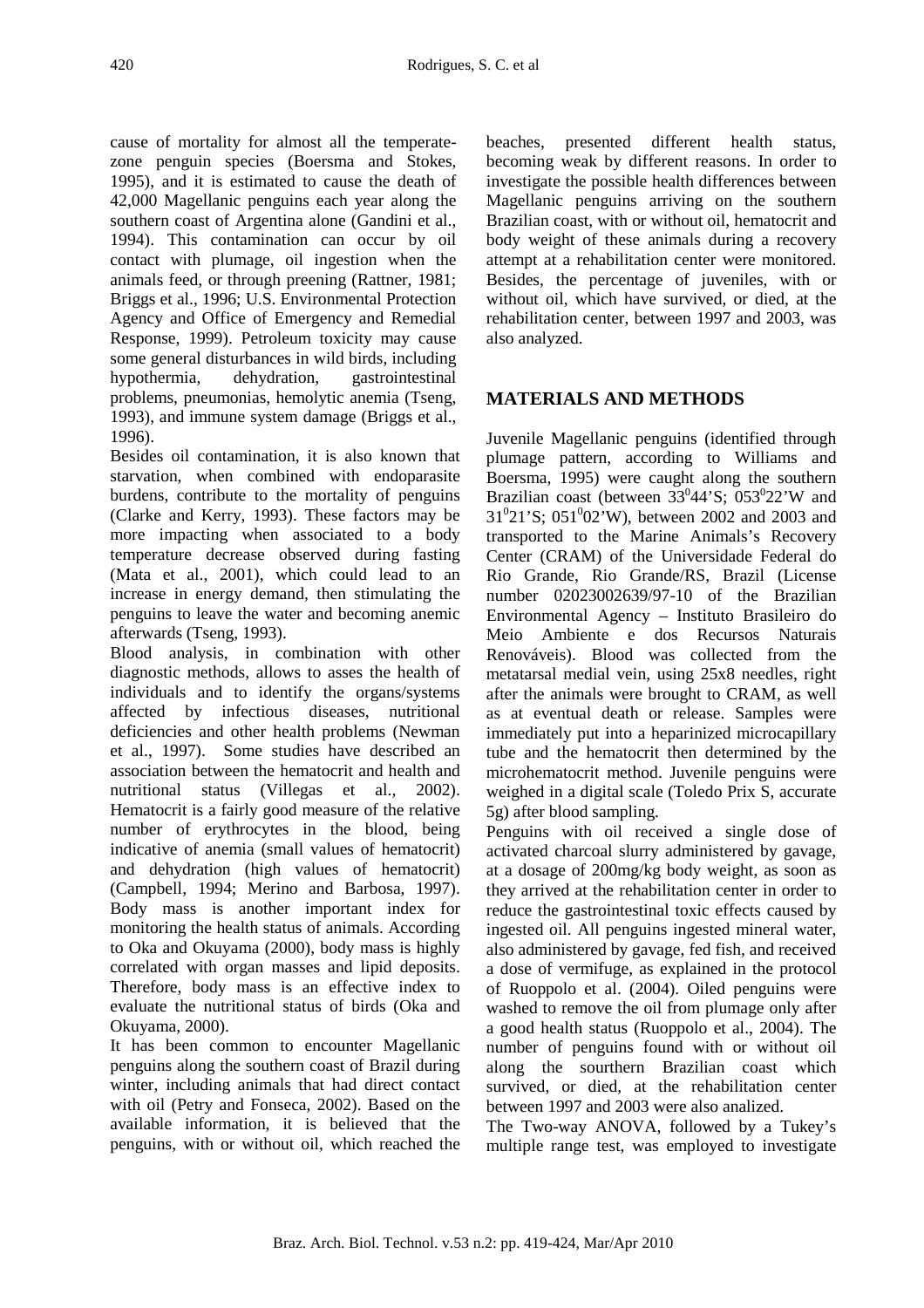the statistical differences between the first and last hematocrit and weight values, between and within the groups. The level of significance adopted was 0.05.

# **RESULTS**

#### **Survival/mortality of juveniles with and without oil (1997 – 2003)**

The percentage of juvenile Magellanic penguins with oil was higher than the percentage of penguins without oil. In addition, the percentage of mortality was higher for penguins without oil, while rehabilitation success was higher for penguins with oil (Table 1).

#### **Weight**

All the juvenile birds presented first weight significantly smaller than the last one ( $p < 0.05$ ). However, surviving juveniles, with or without oil, had first and last weight significantly higher than the juveniles that died  $(p < 0.05)$  (Table 2). Mean weight  $(\pm \text{ SE})$  of surviving juveniles with oil  $(n=87)$  or without oil  $(n=5)$  was  $2.75 \pm 0.05$ kg and  $2.59 \pm 0.11$ kg at arrival, respectively, showing a median weight gain of 32.55% and 45.17% along rehabilitation (Table 2). Juveniles with oil  $(n=18)$ or without oil (n=12) which died presented first weight of  $2.38 \pm 0.06$ kg and  $2.37 \pm 0.11$ kg, respectively, with an increase of only 24.13% and 17.48% during the recovery attempt (Table 2).

**Table 1 -** Survival/mortality of juvenile Magellanic penguins, with and without oil, found alive along the beach (southern Brazil) between 1997 and 2003.

| <b>Juveniles</b> | $\frac{0}{0}$ | n   | With oil $(\% )$ | Without oil $(\% )$ |
|------------------|---------------|-----|------------------|---------------------|
| Total            | 100           | 358 | 59.50            | 40.50               |
| Released         | 64.80         | 232 | 70.89            | 55.86               |
| Dead             | 35.20         | !26 | 29.11            | 44.14               |

**Table 2 -** Mean first and last weight ( $\pm$  SE) values (kg) and weight gain (%) of juvenile Magellanic penguins. JWR  $=$  juveniles collected without oil and released; JWD  $=$  juveniles collected without oil that died; JOR  $=$  juveniles collected with oil and released; JOD = juveniles collected with oil that died.

| <b>Juveniles</b>            |    | <b>First weight</b>         | Last weight              | Weight gain $(\% )$ |
|-----------------------------|----|-----------------------------|--------------------------|---------------------|
| JWR                         |    | $2.586 \pm 0.11^{\circ}$    | $3.754 \pm 0.27^b$       | 45.17               |
| JWD                         | 12 | $2.368 \pm 0.11^{\circ}$    | $2.782 \pm 0.13^{\circ}$ | 17.48               |
| JOR                         | 87 | $2.750 \pm 0.05^{\text{a}}$ | $3.645 \pm 0.07^b$       | 32.55               |
| JOD                         | 18 | $2.375 \pm 0.06^{\circ}$    | $2.948 \pm 0.09^a$       | 24.13               |
| $\sim$ $\sim$ $\sim$ $\sim$ |    |                             |                          |                     |

<sup>abc</sup> Equal letters indicate homogeneous groups (ANOVA,  $p > 0.05$ ).

#### **Hematocrit**

Juveniles without oil which were eventually released (n=5) presented similar values of hematocrit (mean  $\pm$  SE) at first and last samples  $(43.00 \pm 1.79\% \text{ and } 43.40 \pm 0.98\% \text{, respectively}; \text{p})$  $> 0.05$ ). However, the animals with oil presented first hematocrit  $(n=107; 47.48 \pm 0.54\%)$ significantly:higher than animals without oil  $(n=19; 38.37 \pm 1.34\%; p < 0.05)$ , regardless of eventual survival. Both groups of released juveniles, with and without oil, had last hematocrit values (n=95;  $44.63 \pm 0.29\%$ ) within the normal

hematocrit known for this species  $(42 \pm 4\%)$ , Hawkey et al., 1989) (Table 3). Juveniles without oil which died during the treatment (n=14) showed also similar values of hematocrit at first and last samples  $(36.71 \pm 1.49\%$  and  $33.50 \pm 2.77\%$ , respectively;  $p > 0.05$ ). However, these values were smaller than those of released juveniles ( $p <$ 0.05). Juveniles, with or without oil, which died during the treatment had last hematocrit significantly smaller (n=31;  $34.42 \pm 1.70\%$ ; p < 0.05) than the surviving penguins (Table 3).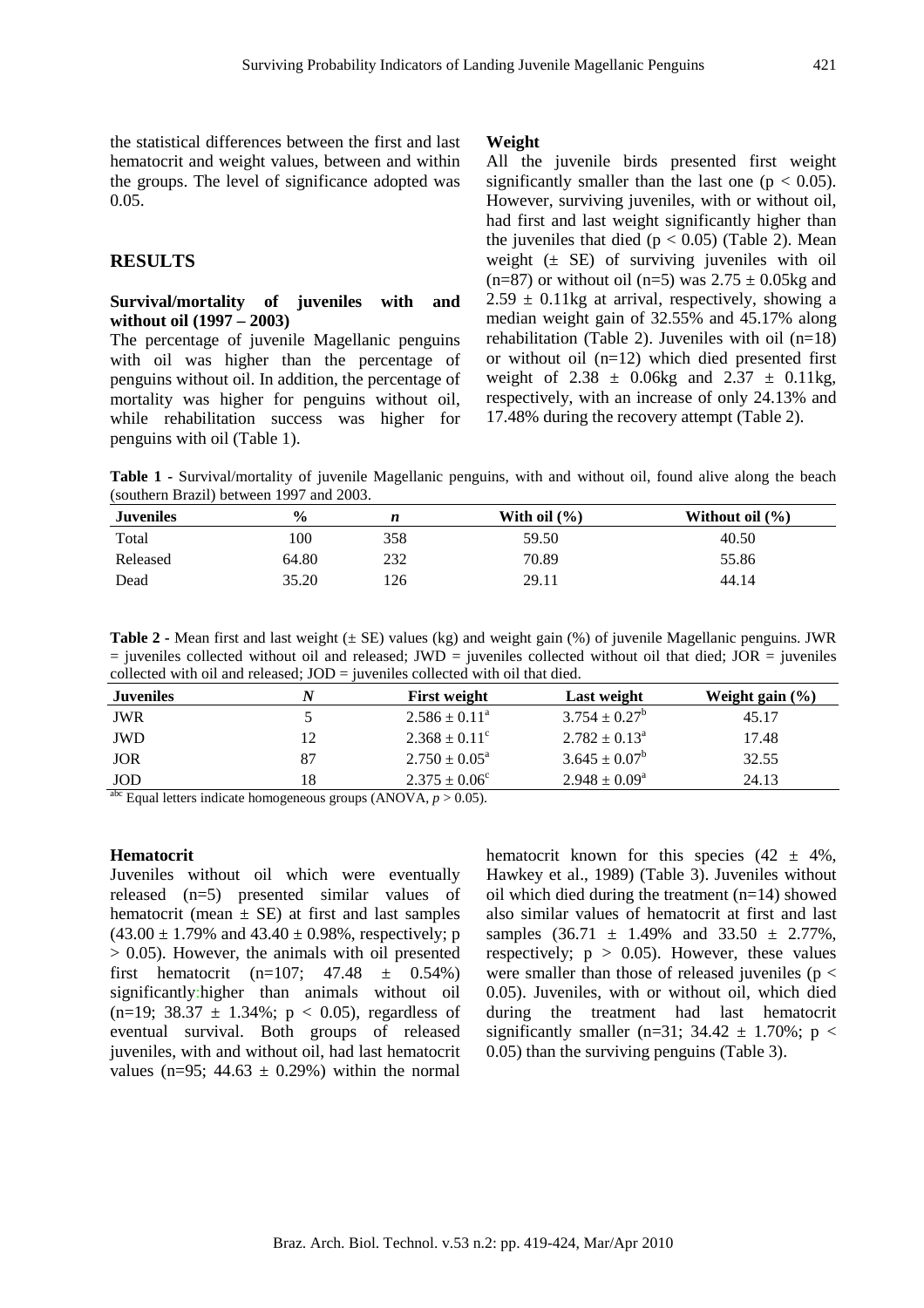**Table 3 -** Mean first and last hematocrit ( $\pm$  SE) values (%) of juvenile Magellanic penguins. JWR = juveniles collected without oil and released; JWD = juveniles collected without oil that died; JOR = juveniles collected with oil and released; JOD = juveniles collected with oil that died.

| Juveniles  |    | <b>First hematocrit</b>       | Last hematocrit             |
|------------|----|-------------------------------|-----------------------------|
| JWR        |    | $43.00 \pm 1.79$ <sup>a</sup> | $43.40 \pm 0.98^{\text{a}}$ |
| <b>JWD</b> |    | $36.71 \pm 1.49^b$            | $33.50 \pm 2.77^b$          |
| <b>JOR</b> | 90 | $47.52 \pm 0.57^{\circ}$      | $44.70 \pm 0.30^a$          |
| <b>JOD</b> |    | $47.23 \pm 1.66^{\circ}$      | $35.18 \pm 2.15^b$          |

 $\frac{abc}{d}$  Equal letters indicate homogeneous groups (ANOVA,  $p > 0.05$ ).

#### **DISCUSSION**

A great problem to juvenile Magellanic penguins is starvation. It has been suggested by Gandini et al. (1994) that starvation was the most important cause of death for fledglings along the coast of Chubut (Argentina). Fasting occurs because food is unavailable, or because there may be other significant activities, such as moult, migration or reproduction (Groscolas and Robin, 2001), or as a consequence of oil contact (Culik et al., 1991; Tseng, 1993). Gandini et al. (1994) observed a weight decrease in dead Magellanic penguins found along the coast of Chubut. Most dead birds, whether they were oiled or not, were emaciated, had empty stomachs, and little or no subcutaneous fat. In a similar way, independent of the presence or absence of oil, juvenile Magellanic penguins transported to the rehabilitation center had significantly smaller weight at arrival (first weight) than the last weight. In spite that all the animals had increased weight along the rehabilitation period, dead juveniles had first and last weights smaller than the released ones. Additionally, dead juveniles had first weight smaller than the minimal mean weight (2.62 kg) found in wild Magellanic penguins of about five months old (Boersma et al., 1990), while released juveniles had first weight higher than this minimal mean weight. Thus, first weight could be used as an indicative of the probability of successful recovery.

Treatment at the rehabilitation center was successful for the majority of penguins with oil  $(70.89\% , n = 151)$ , contrarily to penguins without oil (55.86%,  $n = 81$ ). In general, juveniles with oil were healthy animals before they contacted oil in the sea. Penguins with oil could leave water as a consequence of oil contact, which causes loss of feather structure, allowing cold water to contact the skin, lowering body temperature (Culik et al., 1991; Tseng, 1993). In order to reduce the energy cost and avoiding hypothermia, the animals leave the water. Besides, penguins at the coast, out of water, don't feed and, thus, their body weight decreases (Tseng, 1993). Petroleum poisoning may also cause intestinal mal-absorption and metabolic abnormalities, both disturbances contributing to weight decrease (Briggs et al., 1996). Once hydrated, fed, and washed at the rehabilitation center the majority of juveniles with oil survived, suggesting that abnormalities only occurred as a consequence of oil.

Another problem faced by penguins in land is the dehydration. Under this situation, penguins do not feed and also do not ingest water and, consequently, dehydrate, since they normally use food and metabolic water for osmotic regulation and loss compensation (Culik and Wilson, 1992; Nagy and Obst, 1992). Dehydration causes the blood to concentrate, resulting in a falsely elevated hematocrit (Tseng, 1993). Oiled birds may also show other disturbances, as regurgitation and diarrhea (Tseng, 1993), associated to a decrease in the absorption of both sodium and water from the gastrointestinal tract, thus further exacerbating dehydration (Crocker et al., 1974). In the present study, this was visible through the first hematocrit values of oiled juveniles, which were high possibly as a consequence of the process, called hemoconcentration (Tseng, 1993). However, according to Tseng (1993), birds reach normal values of hematocrit after hydration. In the present work, this was observed with juveniles that survived. Hydration and other treatment procedures successfully recovered these animals at the rehabilitation center, indicating that they were probably healthy penguins, which became weak because of the contact with oil. Hematocrit at arrival was high, indicating dehydration, but it increased until returning to the normal values for this species during the rehabilitation process. On the other hand, animals with oil that died, had a high decrease in hematocrit from the first to the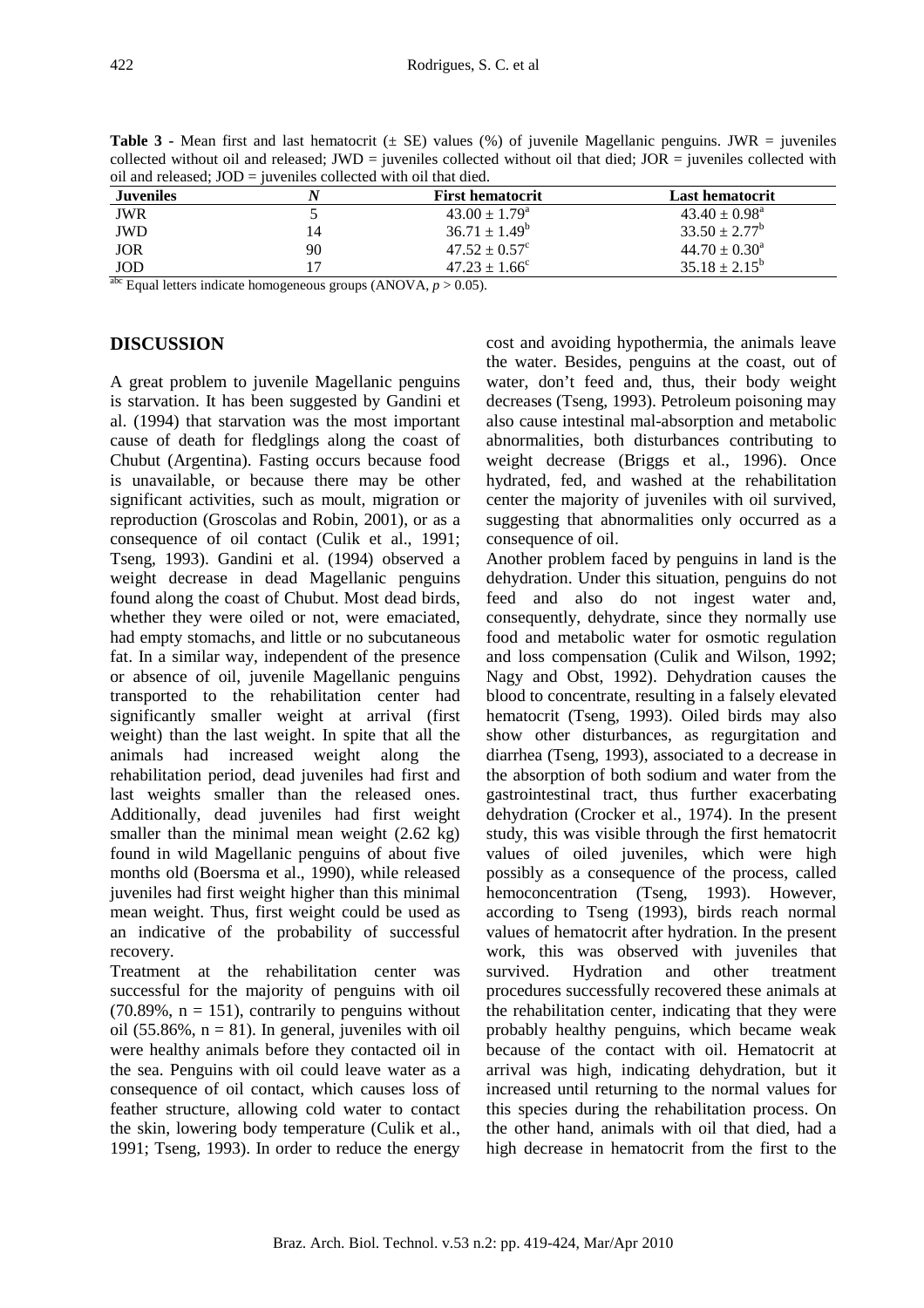last one. This indicated anemia. Anemia can be caused by oil ingested through preening. This may irritate gastrointestinal mucosa, and subsequently cause hemorrhage (Tseng, 1993), and oxidative damage of hemoglobin, leading to the formation of Heinz bodies and anemia (Leighton et al., 1983). However, according to Tseng (1993), once birds become adequately hydrated and damaged red blood cells are removed from the circulation, hematocrit decreases dramatically. Juveniles with oil that died might already be anemic at arrival. This could occur because, at arrival, red blood cells percentage was small, but coincidently there was a small blood volume, so hematocrit was seemingly high, and anemia was not visible. So, these penguins died afterwards to hydration. They probably were unhealthy animals previous to oil contact, so it would be difficult to survive the consequences of oil contact and some disease concomitantly.

Juveniles with higher hematocrit and weight after the capture survived, independent of the presence or absence of oil, even though the majority of surviving penguins were with oil. These results corroborated with the hypothesis that penguins without oil, in general, were unhealthy, thus arriving on beaches because weakness or some disease, while penguins with oil were healthy before they contacted oil. Juvenile Magellanic penguins face hard environmental conditions, starvation (perhaps because of inefficient prey capture) and biological agents during migration that have not been experienced before. Thus, it would be expected that a large number of them would die in their first migration. In fact, it was estimated that 58% of Magellanic fledglings die during their first pelagic migration, and it is known that pre-breeding age classes present high mortality rates (Scolaro, 1987). In this work 44.14% ( $n = 64$ ) of mortality was observed at the rehabilitation center for juveniles without oil, and only 29.11% ( $n = 62$ ) for juveniles with oil.

Thus, it could be concluded that penguins with and without oil have to be treated differently at recovery centers. In this context, weighing and hematocrit seem to be important tools for the assessment of animals' health in a rehabilitation center, furnishing immediate results, as they are easy and fast to determine. These parameters allow to differentiate between the animals with high and low survival probability, and consequently to choose the right treatment. However, one must be careful in the interpretation of hematocrit values when dealing with oiled animals.

# **ACKNOWLEDGEMENTS**

This work was supported by Petrobrás Oil Company and IFAW. We thank CRAM team to help in this work.

### **RESUMO**

O hematócrito e o peso de pingüins juvenis, com e sem óleo, encontrados vivos na costa do sul do Brasil, foram monitorados após sua captura, bem como antes de sua morte ou liberação do centro de reabilitação. Os pingüins juvenis liberados apresentaram o último peso e hematócrito (3.65 ± 0.06 kg e  $44.63 \pm 0.29\%$ , respectivamente) maiores do que os pingüins que morreram (2.88  $\pm$ 0.08 kg e  $34.42 \pm 1.70\%$ , respectivamente). Pingüins juvenis com maior hematócrito e peso após a captura tiveram maior ganho médio de peso do que os pingüins com menor hematócrito e peso após a captura. Além disso, os juvenis com maior hematócrito e peso após a captura tiveram maiores taxas de sobrevivência, independente da presença ou ausência de óleo. Os resultados sugerem que os pingüins juvenis com óleo poderiam estar mais saudáveis do que os juvenis sem óleo. Os animais sem óleo provavelmente morreram em decorrência de doenças, endoparasitas ou outros distúrbios. Por outro lado, os animais com óleo possivelmente estavam mais saudáveis antes do contato com o óleo no mar.

#### **REFERENCES**

- Boersma, P.D., Stokes, D.L. and Yorio, P.M. (1990), Reproductive variability and historical change of Magellanic penguins (*Spheniscus magellanicus*) at Punta Tombo, Argentina. In-*Penguin Biology*, ed. L. S. Davis and J.T. Darby. Academic Press, San Diego, pp.15-43
- Boersma, P.D. and Stokes, D.L. (1995), Conservation: threats to penguin populations. In-*The penguins (Bird families of the world)*, ed. C.M. Perrins, W.J. Bock and J. Kikkawa. Oxford University Press, New York, pp 127-139